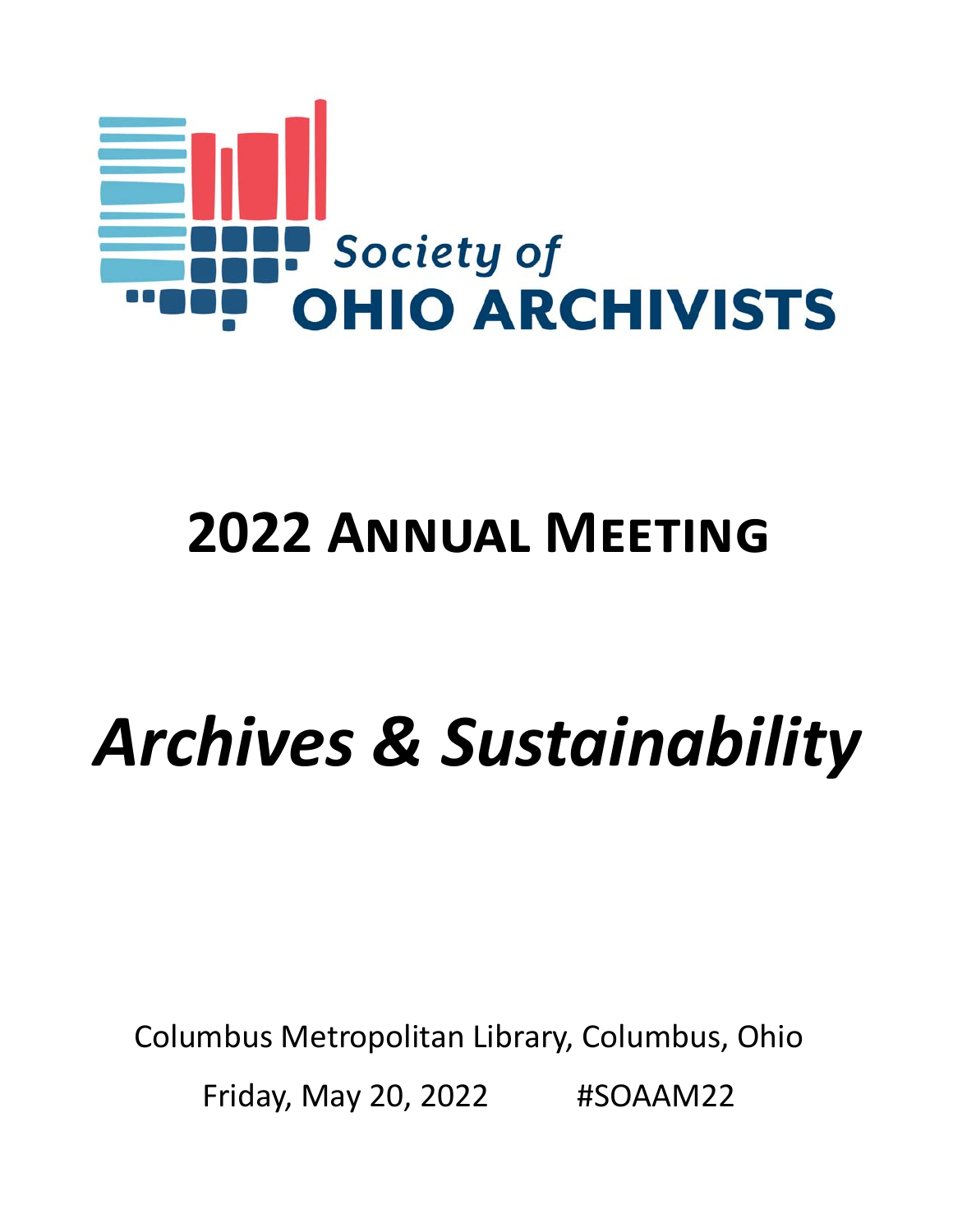## **Our Plenary Speaker**

Dr. Kathleen Smythe

### Professor, Xavier University

### "Difference, the Long View and Interdependence "

Dr. Smythe's talk will focus on what drives her work as a historian and sustainability leader, how she has used archival resources in her sustainability‐ focused classes, and the future of her work. She will address how archivists can be partners in climate change action.

Kathleen loves teaching and writing. She enjoys the challenge of addressing questions of contemporary relevance through historical investigation both in the classroom and through writing and



research. She considers community- and bodily-engaged learning as essential to this task. Her most recent book, *Bicycling Through Paradise: Historical Tours Around Cincinnati* (2021), grew out of one such course.

She is trained as an African historian with years of fieldwork experience in Tanzania, East Africa. Her first book, *Fipa Families* (2006), and a series of related arƟcles examined the ways in which Fipa integrated and made sense of European Catholic missionaries and their values during the colonial period.

This work led to an interest in globalization and economic development, both the histories of these ideas and their deployment in various ways at various times. A second book, Africa's Past, Our Future (2015), highlights ideas and institutions in African history and culture that broaden our imagination about what is possible socially, politically, and economically. A third book, *Whole Earth Living: Reconnecting Earth, History, Body and Mind* (2020) proposes a new sustainability framework based on long‐term human interdependencies on earth and its ecosystems. The framework is built on an understanding of the losses that have occurred to human well‐being with more recent historical developments in agriculture and technology.

Kathleen has been actively engaged with sustainability efforts on campus since 2007. She currently cofacilitates Xavier's Climate Change Action Workshop and co-chairs the Sustainability Committee. She also co-facilitates the Ignatian Pedagogy for Sustainability (IPS) project within the AJCU (American Jesuit Colleges and Universities).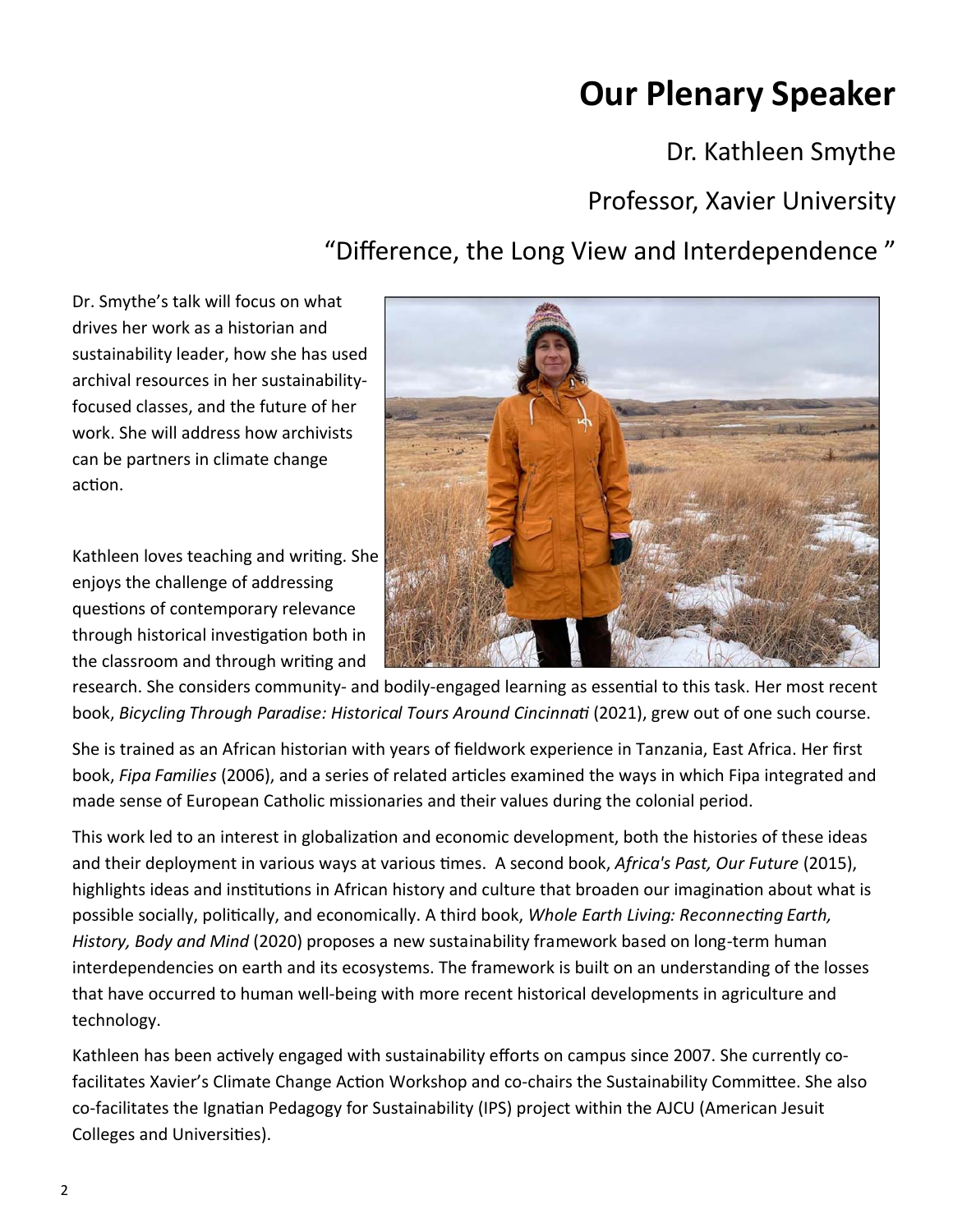## **At a Glance**

### Schedule for the Day

| $9:00 - 9:30$ AM                           | <b>Registration / Continental Breakfast</b>                                          |            |
|--------------------------------------------|--------------------------------------------------------------------------------------|------------|
| $9:30 - 9:40$ AM                           | Welcome                                                                              | Auditorium |
| $9:40 - 10:40$ AM                          | <b>Concurrent Sessions</b>                                                           |            |
| <b>Session 1a:</b>                         |                                                                                      | Auditorium |
|                                            | -SNAC and You! Using SNAC to Highlight Archival Collections                          |            |
|                                            | -Roots of Environmental Education and a Virtual Exhibition at Oberlin College        |            |
| <b>Session 1b:</b>                         |                                                                                      | Room 1A    |
| Collection" at Youngstown State University | -Growing sustainability through collaboration: Lessons from the "COVID-19 Experience |            |
| 10:40-10:55 AM                             | <b>Break</b>                                                                         |            |
| 10:55-11:55 AM                             | <b>Concurrent Sessions</b>                                                           |            |
| <b>Session 2a:</b>                         |                                                                                      | Room 1A    |
|                                            | Crucial Conversations: Social Justice in the Archives                                |            |
| <b>Session 2b:</b>                         |                                                                                      | Auditorium |
| Beyond the Grant                           |                                                                                      |            |
| 11:55 AM-1:10 PM                           | Lunch / Business Meeting / Awards Ceremony                                           | Auditorium |
| $1:10 - 2:15$ PM                           | Plenary:                                                                             | Auditorium |
|                                            | Kathleen Smythe, Xavier University                                                   |            |
| $2:15 - 2:45$ PM                           | <b>Plenary Discussion &amp; Networking</b>                                           | Auditorium |
| $2:45 - 3:45$ PM                           | <b>Session</b>                                                                       |            |
| <b>Session 3:</b>                          |                                                                                      | Auditorium |
|                                            | Renewable Archives: What Resources do Archives Use and What Do They Need?            |            |
| $3:45 - 4:00$ PM                           | Closing                                                                              | Auditorium |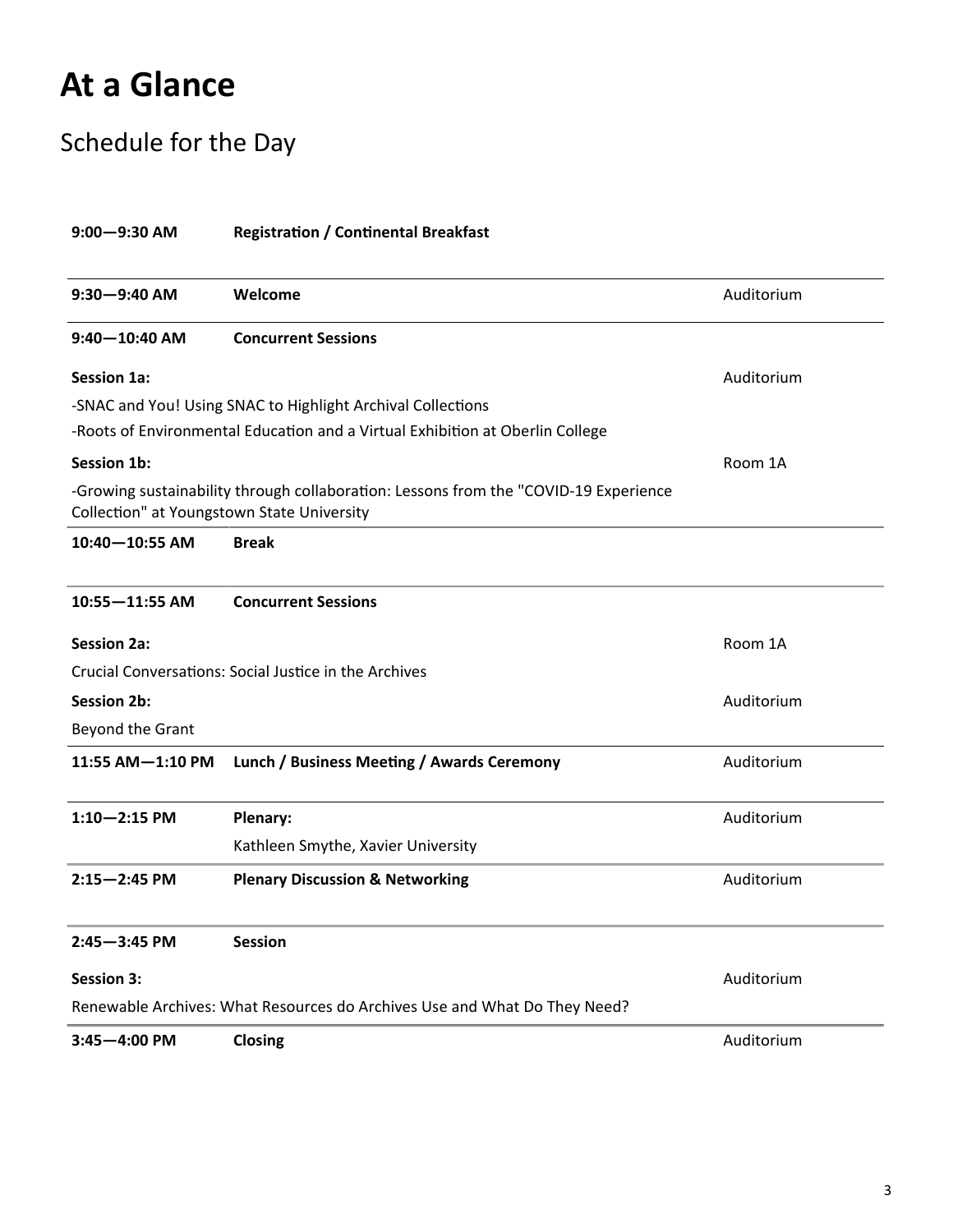







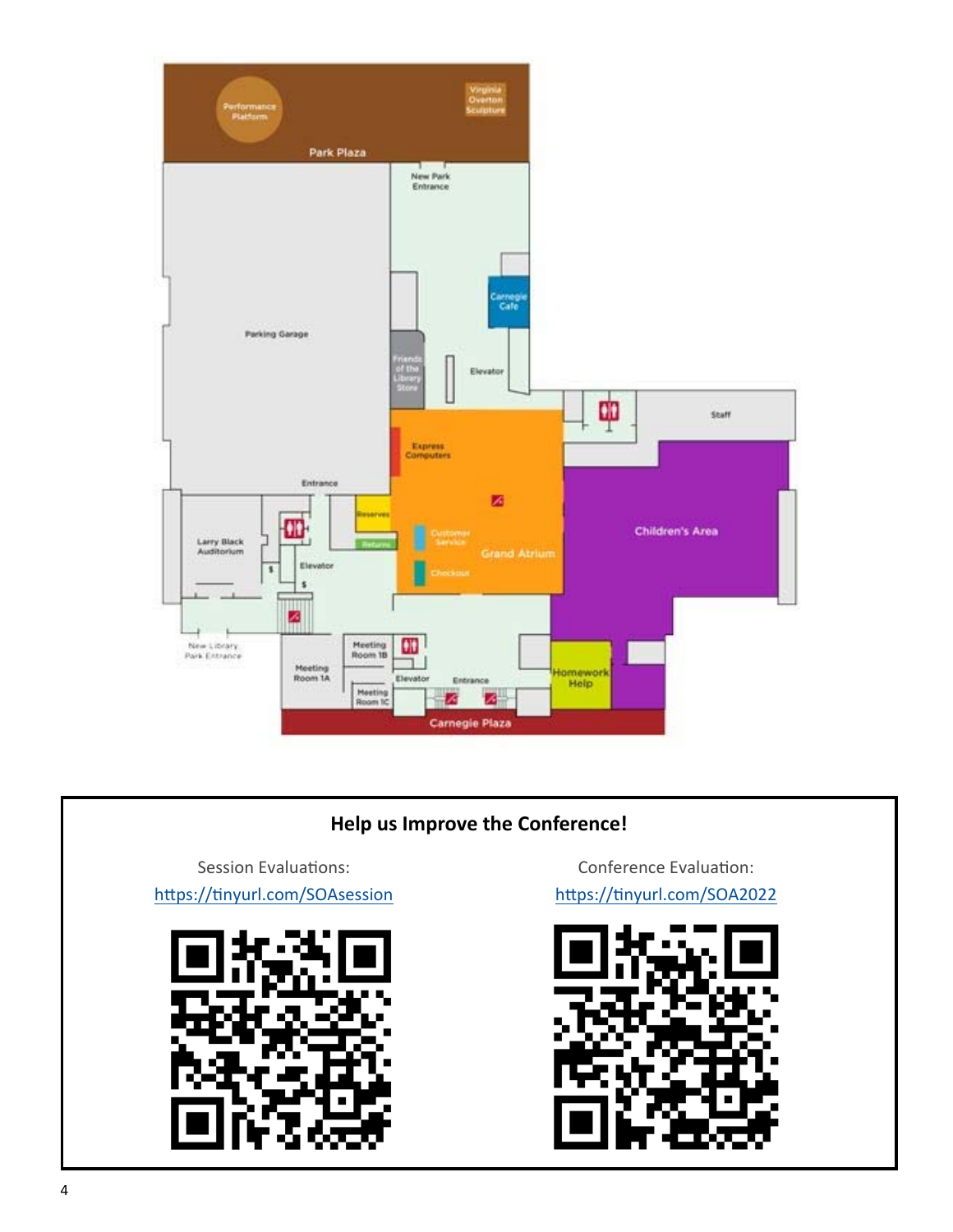### **Program**

| Session 1a:       |                                     | <b>Room: Auditorium</b> |
|-------------------|-------------------------------------|-------------------------|
| $9:40 - 10:40$ AM | <b>Concurrent Sessions</b>          |                         |
| $9:30 - 9:40$ AM  | Welcome                             | <b>Room: Auditorium</b> |
| $9:00 - 9:30$ AM  | Registration, Continental Breakfast |                         |

#### **SNAC and You! Using SNAC to Highlight Archival Collections**

#### **Presenter:** *Libby Hertenstein, Bowling Green State University*

SNAC, the Social Networks and Archival Context database, is a collection and authorities' database for archival materials. Though started in 2010, few librarians and archivists have truly started to use SNAC to highlight their collections. This presentation will provide an introduction to the database and its records, offer a practical example of how Bowling Green State University is using SNAC and will end with tips and best practices for others interested in using SNAC. By attending this presentation, practitioners will learn how and why to use SNAC to highlight their Collections.

#### **Roots of Environmental Education and a Virtual Exhibition at Oberlin College**

#### **Presenter:** *Anne Salsich, Oberlin College*

Oberlin's exceptional Environmental Studies program concerns itself the impact of climate change on current and future conditions and potential mitigation solutions, including a commitment to carbon neutrality by 2025. This presentation focuses on an Archives virtual exhibition as a means for engaging the campus community in the history of Oberlin's environmental education with the intention of involving campus partners and students to curate more current content for the exhibition.

*Session 1b:* **Room:** Room 1A

#### **Growing Sustainability through Collaboration:** Lessons from the "COVID-19 Experience Collection" at Youngstown State University

#### **Presenters:** *Shelley Blundell and Cassie Nespor, Youngstown State University*

In Spring 2021, YSU Archives Curator Cassie Nespor collaborated with YSU Associate Professor in Journalism and Communication Shelley Blundell and students in Blundell's Magazine Journalism course on a series of projects that grew and marketed the newly formed "COVID-19 Experience" living archival collection. Students collaborated with Nespor, YSU community members, and each other to contribute stories to the collection, expanding their journalism skills, learning archival literacy competencies, and experiencing the value of using archives to support journalism. Nespor and Blundell also collaborated with student reporters for YO Magazine in the creation of special edition "COVID Voices," a multimedia repository of community COVID-19 stories that has been added to the collection and helped publicize submission needs to a wider contributor pool. This session will be of interest to attendees considering creating similar archives or who are seeking examples of faculty/librarian collaborations to adapt for institutionspecific purposes.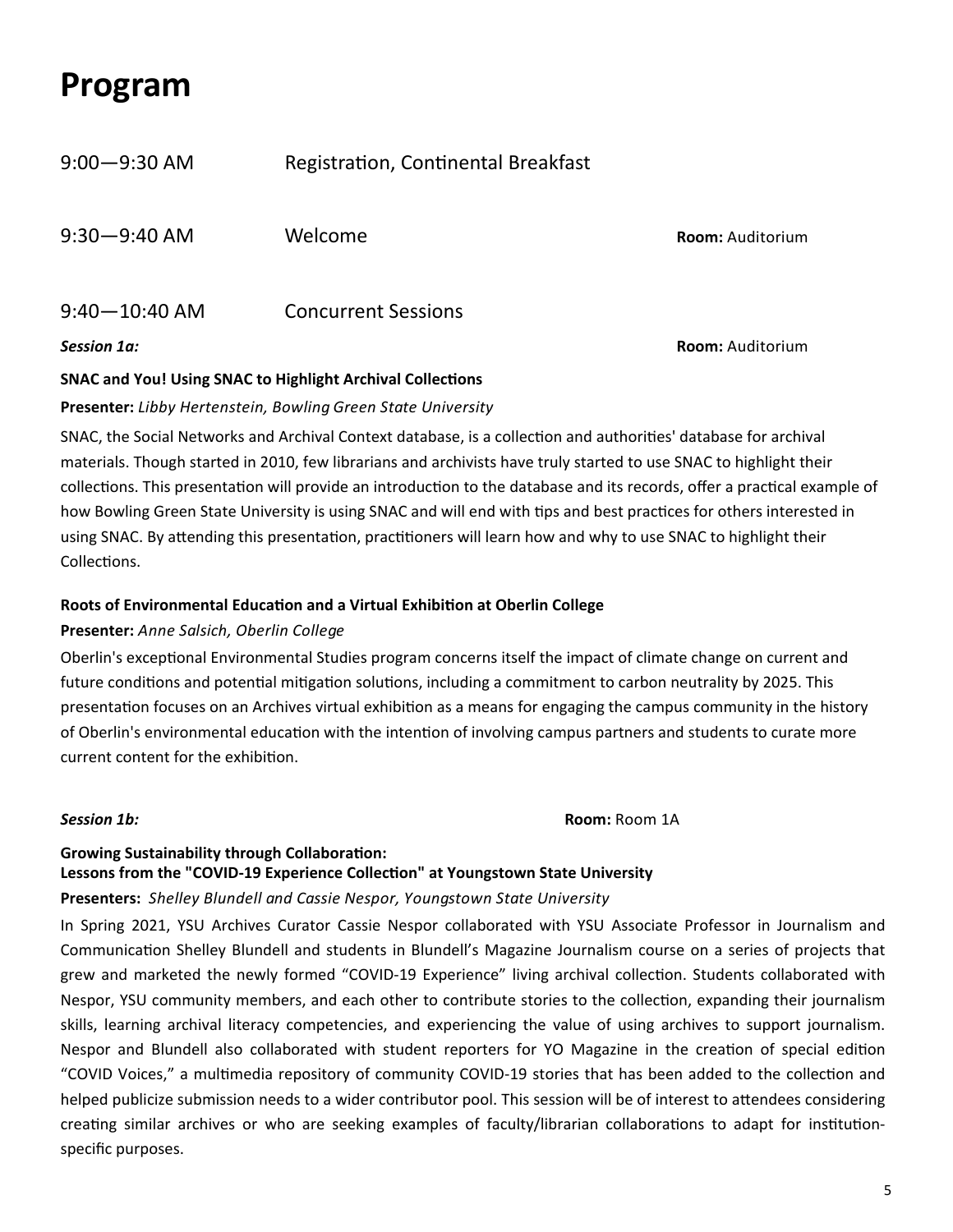#### 10:40—10:55 AM Break

#### 10:55—11:55 AM Concurrent Sessions

#### *Session 2a:* **Room:** Room 1A

#### **Crucial ConversaƟons: Social JusƟce in the Archives**

**Moderators:** *Amy Rohmiller, KeƩering Health Dayton; Penelope Shumaker, State Library of Ohio; and Adam Wanter, MidPointe Library* 

Join your colleagues for moderated small group discussions on efforts towards greater diversity, equity, and inclusion in the archives. Come share what you and/or your institution are doing, bring resources you've found valuable, and gain inspiration from efforts that are happening around the state.

#### **Beyond the Grant**

**Presenters:** *Virginia Dressler, Kent State University; Nick Pavlik and Michelle Sweetster, Bowling Green State University; Kaysie Harrington, Lakeside Heritage Society* 

This panel will highlight ongoing work at Bowling Green State University, Kent State University, and the Lakeside Heritage Society to provide examples and encourage discussion of strategies for building upon grant-funded digital projects. BGSU panelists will discuss how they have continued partnerships with the Islamic Center of Greater Toledo upon completion of their community scan day funded by an NEH Common Heritage grant. Kent State panelists will discuss the digitization of the Ohio Sanborn Fire Insurance map collection, funded by the Ohio Local History Alliance and the Ohio History Fund, which has led to increased and more innovative use of the collection by an expanded and more diverse user base. The panelist from Lakeside Heritage Society will discuss her experience as a new professional building upon a project to digitize and develop online finding aids for annual programs and bulletins chronicling each summer season at Lakeside Chautauqua since 1877 .

#### 11:55 AM-1:10 PM Lunch and Awards/Business Meeting

*Auditorium* 

#### **Congratulations to our Award Winners!**

**New Professional Scholarship:**  Werk Merit Awards: Elizabeth Coots Jocelyn Robinson, Miami Valley Public Media **Student Scholarship: Chio Digitization Interest Group** Kaylee Rigg **Ohio Preservation Council Student Scholarship:** Kasandra Fager

*Session 2b:* **Room:** Auditorium

### **Program**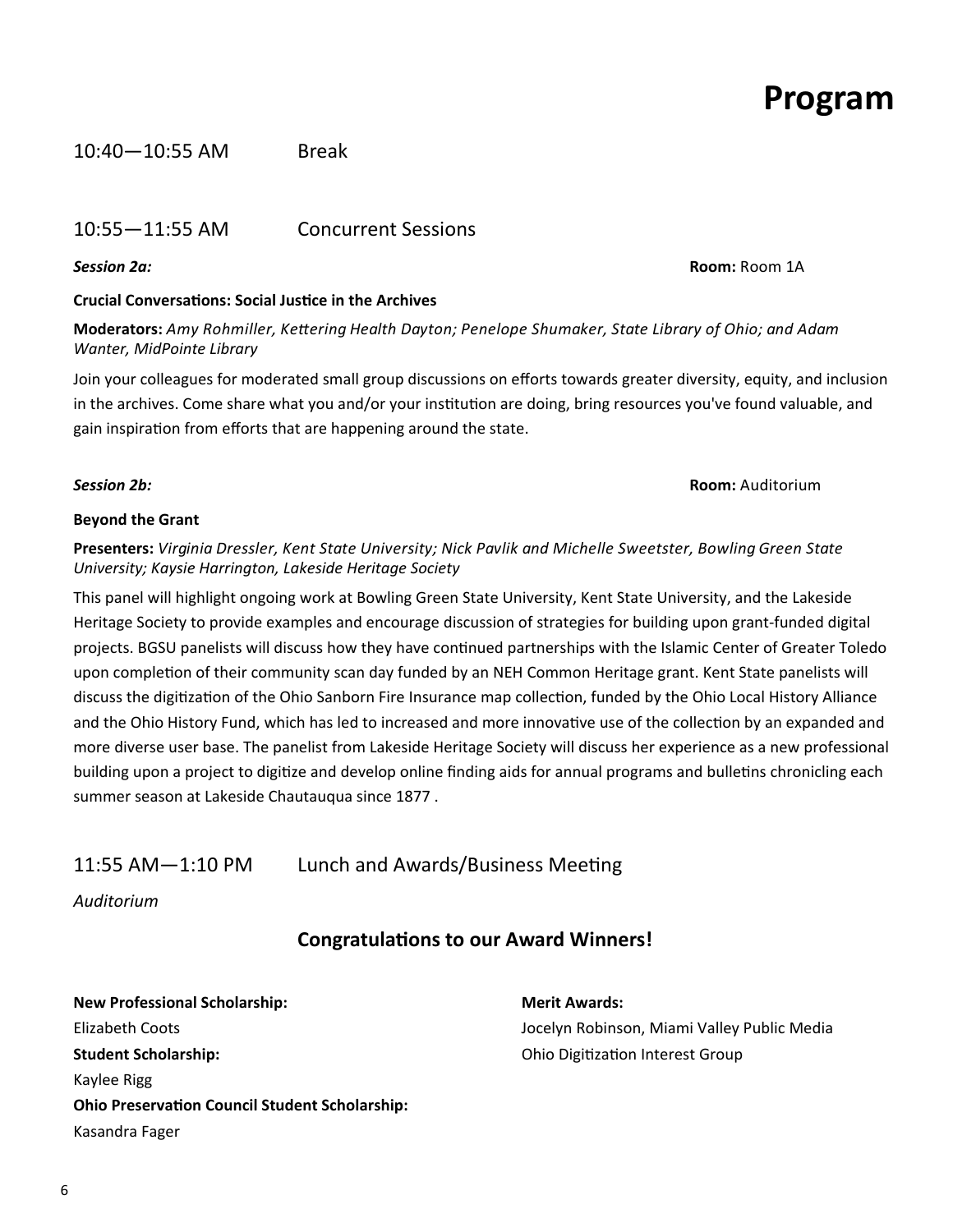### **Program**

### 1:15—2:15 PM Plenary Session

*Auditorium*

**Plenary Speaker:** Dr. Kathleen Smythe is a professor in the Xavier University Department of History. She currently co-facilitates Xavier's Climate Change Action Workshop and co-chairs the Sustainability Committee. She also cofacilitates the Ignatian Pedagogy for Sustainability (IPS) project within the AJCU (American Jesuit Colleges and Universities).

*"Difference, the Long View and Interdependence"* 

| $2:15 - 2:45$ PM | <b>Plenary Discussion &amp; Networking</b> | <b>Room:</b> Auditorium |
|------------------|--------------------------------------------|-------------------------|
| $2:45 - 3:45$ PM | Session                                    |                         |

*Session 3:* **Room:** Auditorium **Renewable Archives: What Resources do Archives Use and What Do They Need? Presenters:** *Ben Goldman, Penn State University; Eira Tansey, University of CincinnaƟ* 

As the impacts of climate change accelerate and the labor market becomes increasingly distorted, archivists may find themselves facing an existential crisis. Will the natural and financial resources available to us in the future continue to enable archival work as we have known it?

Our panel will explore one attempt to understand the sustainability implications of our work at an institutional level, as well as how to approach climate change impacts on the profession through a policy framework that transcends institutional boundaries.

Ben Goldman will share findings from a project to calculate the greenhouse gas emissions of an academic library, and the potential implications for institutional archives. Eira Tansey will share her ongoing research for writing A Green New Deal for Archives, including how projects from the New Deal, such as the Historical Records Survey and Farm Security Administration, photographs can provide insights for how to address our urgent predicaments.

3:45—4:00 PM Closing

*Auditorium*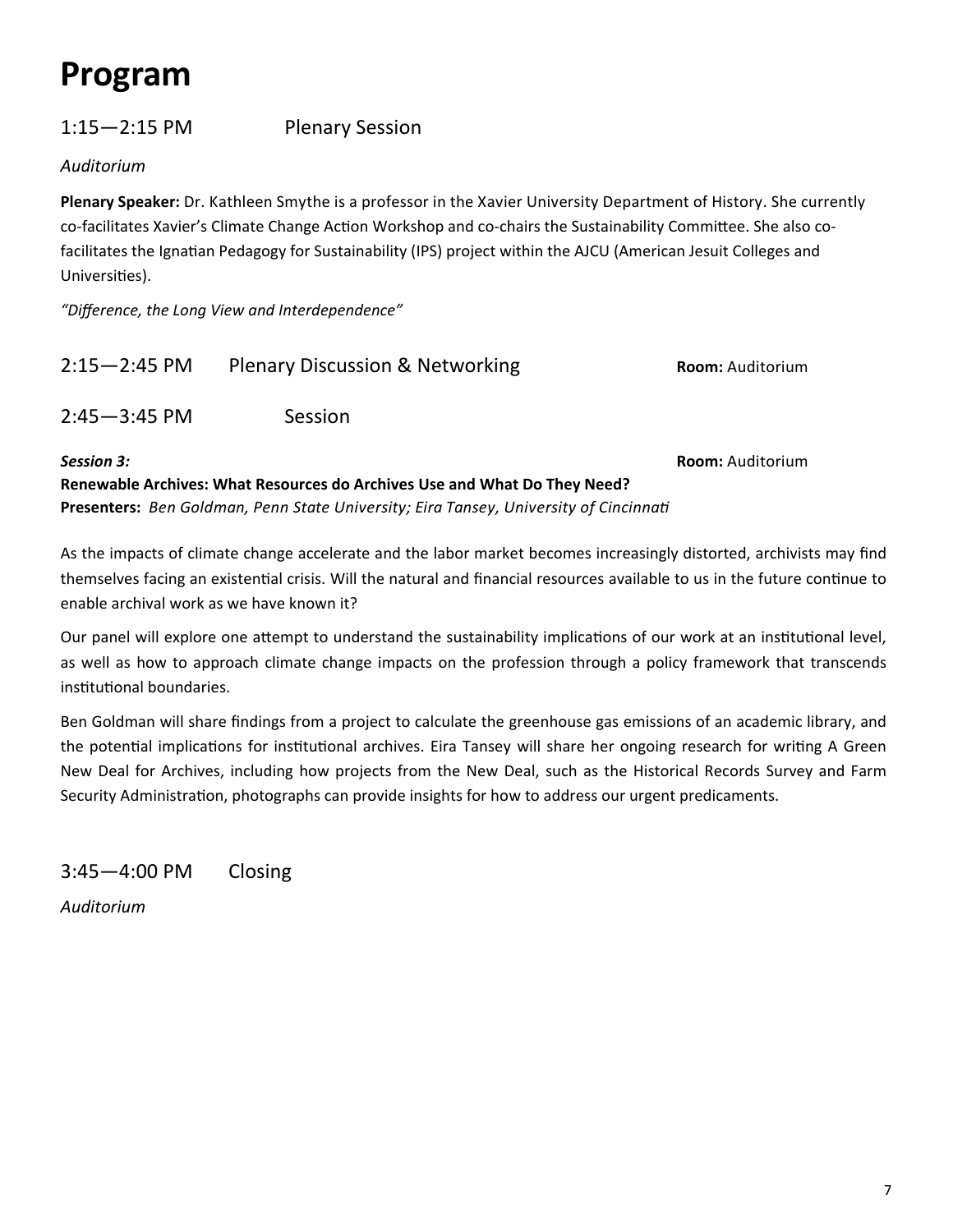### **SOA Business Meeting Agenda**

Friday, May 20, 2022, 12:30‐1:00 PM

- 1. Welcome and Introduction of New President
- 2. Recognition of Outgoing Leaders
- 3. Election Results
- 4. Award Winners
- 5. Treasurer Report
- 6. CommiƩees Reports
	- a. Advocacy and Outreach
	- b. Membership and Awards
	- c. Educational Programming
	- d. Newsletter
	- e. Nominating
	- f. Marketing and Communications
	- g. Social Justice and Black Lives Matter Task Force
- 7. Old Business
- 8. New Business
- 9. Adjournment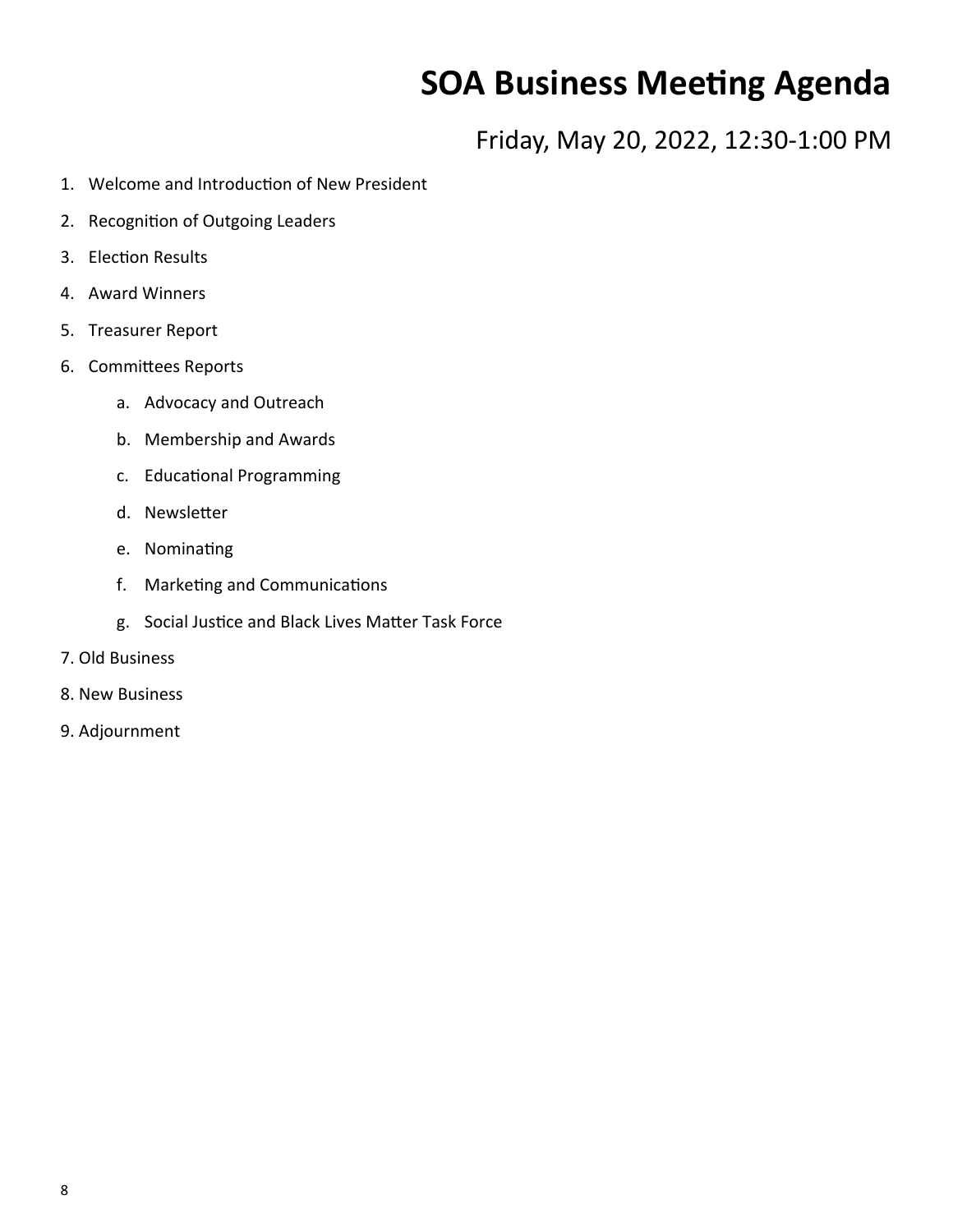## **Acknowledgements**

### Thank you to our Sponsors

| Diamond Sponsor:                                                                              | Gold Sponsor:                                                               |  |
|-----------------------------------------------------------------------------------------------|-----------------------------------------------------------------------------|--|
| Kent State University School of Information                                                   | Scenesavers                                                                 |  |
| <b>STATE</b><br><b>School of Information</b>                                                  | <b>SCENE SAVERS</b><br>a division of The PPS Group<br>Making History Modern |  |
| Silver Sponsor:                                                                               | <b>Bronze Sponsor:</b>                                                      |  |
| OhioLINK                                                                                      | Xavier University Library (Cincinnati, Ohio)                                |  |
| <b>OhioLINK</b><br>Connecting Libraries, Learning & Discovery<br>An OH·TECH Consortium Member | <b>XAVIER UNIVERSITY</b><br>UNIVERSITY<br>LIBRARY                           |  |
| Raffle Sponsors:                                                                              | Scholarship Sponsors:                                                       |  |
| MadTree Brewing                                                                               | <b>Ohio Preservation Council</b>                                            |  |
| Dayton Dragons<br><b>Ohio State University Libraries</b>                                      | Xavier University Library (Cincinnati, Ohio)                                |  |
| International Women's Air & Space Museum<br>Dayton Metro Library                              | OHIO<br><b>RESERVATION</b><br>COUNCIL                                       |  |
| <b>Western Reserve Historical Society</b>                                                     | History, Preserved.                                                         |  |
| Xavier University Library                                                                     | <b>XAVIER UNIVERSITY</b><br>UNIVERSITY                                      |  |
| Anne Ryckbost                                                                                 | LIBRARY                                                                     |  |
| <b>Rachael Bussert</b>                                                                        |                                                                             |  |
| <b>Summit County Historical Society</b>                                                       |                                                                             |  |

Thank you to Columbus Metropolitan Library for hosting the conference and Angela O'Neal for contributing her time and planning expertise.

### Thank you to everyone who worked on this year's program!

### Program and Local Arrangements

Jolie Braun, The Ohio State University; Rachael Bussert, Dayton Metro Library (Co-Chair); Christine Schmid Engels, Cincinnati Museum Center; Betsy Hedler, Ohio History Connection (SOA/ OHC Liaison); Katie Jarrell, University of Dayton; William Modrow, Miami University; Sara Mouch, University of Toledo, Amy Rohmiller, Kettering Health Dayton (SOA Vice President/President‐Elect); Anne Ryckbost, Xavier University (Co‐Chair); Adam Wanter, MidPointe Library System